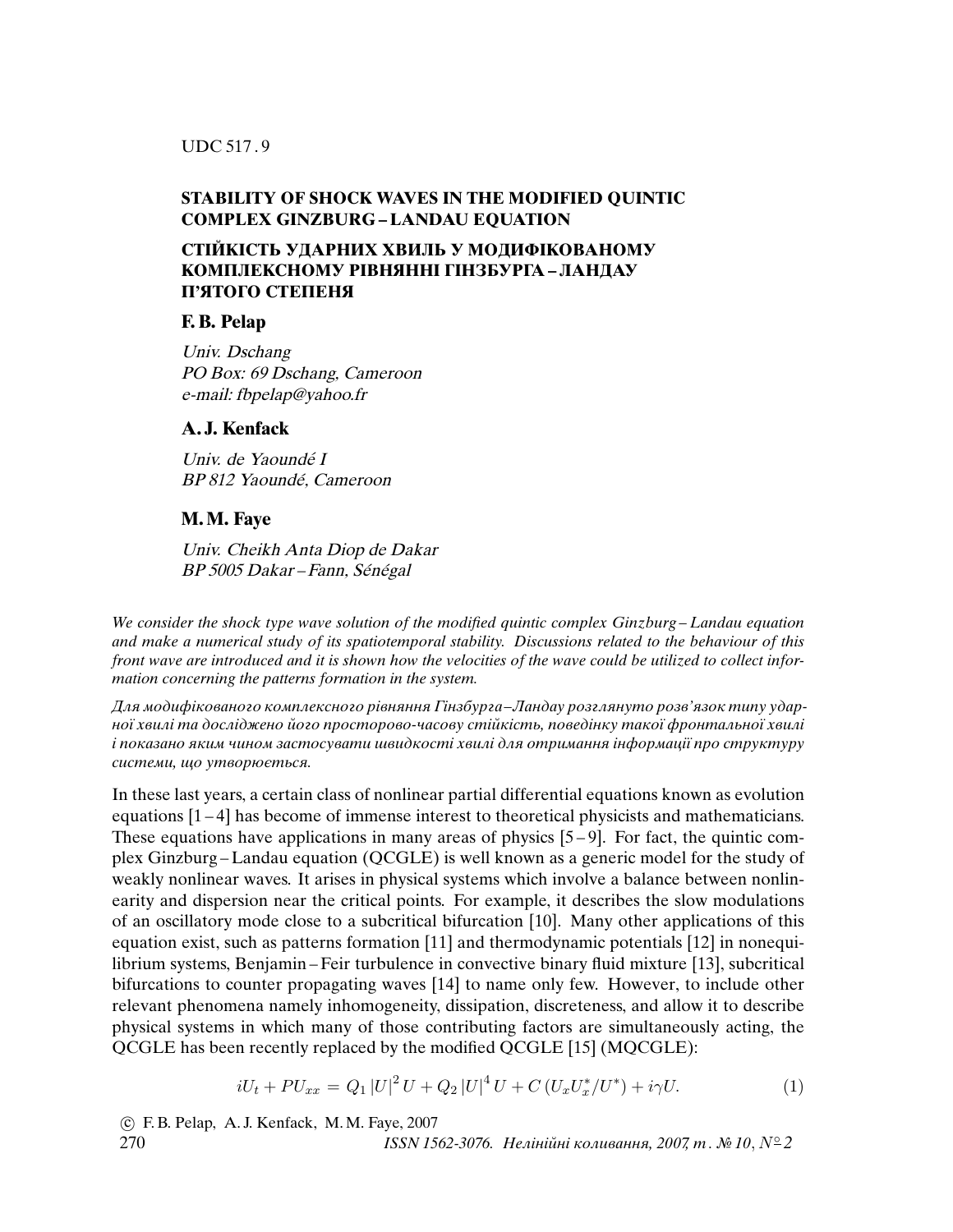#### **STABILITY OF SHOCK WAVES IN THE MODIFIED ...** 271

Hereafter, we consider physical systems governed by the MQCGLE and propose to examine the motion of its possible solutions. In this equation, subscripts  $t$  and  $x$  denote partial derivatives,  $U(x, t)$  is complex amplitude and the parameters  $P, Q_1, Q_2, C$  and  $\gamma$  are complex constants. Consequently, many types of nonlinear dispersive and dissipative effects are included in Eq. (1). Following Pelap and Faye [15], we can distinguish two main regions for the motion of a plane wave introduced in the MQCGLE that are the unstable region for  $(P_rQ_{1r} + P_iQ_{1i}) - r < 0$  and the stable region that corresponds to  $(P_rQ_{1r} + P_iQ_{1i}) - r > 0$ with  $r = -2(P_rQ_{2r} + P_iQ_{2i})|a|^2$  in which  $|a|^2$  designates the amplitude of the wave. Hence, the behaviour of solutions of Eq. (1) should be investigated in each case. Furthermore, these authors show that the MQCGLE possesses a special type of solution arising from an overall balance between the dispersive and nonlinear effects when the latter is greater than the former. This special solution known as a shock wave can be exploited to study the patterns formation and/or the spatiotemporal transition from chaotic states to coherent structures. The corresponding shocklike solution of the MQCGLE has the form [15, 16]

$$
U = \frac{ae^{i(Kx - \Omega t)}}{\left[1 + e^{-2\mu(x - \eta t)}\right]^{\frac{1}{2} + i\alpha}}
$$
\n(2)

where a is a complex quantity defined by

$$
|a|^2 = 2\mu\sqrt{Z} \tag{3}
$$

with

$$
Z = \frac{1}{|Q_2|^2} \left[ \left( \alpha^2 - \frac{3}{4} \right) (P_r Q_{2r} + P_i Q_{2i}) + \right. \\
\left. + 2\alpha (P_i Q_{2r} - P_r Q_{2i}) + \left( \alpha^2 + \frac{1}{4} \right) (C_r Q_{2r} + C_i Q_{2i}) \right],
$$
\n(4)

$$
K = -\frac{1}{A_0} \left[ (1 + 4\alpha^2) P_r + 4Z(Q_{2r} + 2\alpha Q_{2i}) \right] \mu - \frac{1}{A_0} (Q_{1r} + 2\alpha Q_{1i}) \sqrt{Z} = e\mu + d,\tag{5a}
$$

$$
\eta = 4\left[\left(\alpha + \frac{e}{2}\right)P_r - \left(\alpha^2 + e\alpha - \frac{1}{4}\right)P_i - Q_{2i}Z + \left(\alpha^2 + e\alpha + \frac{1}{4}\right)C_i\right]\mu +
$$
  
+ 2\left(P\_r - 2\alpha P\_i\right)d - 2Q\_{1i}\sqrt{Z} - 4\alpha C\_i d, (5b)

$$
\Omega = \left[ (P_r + C_r) e^2 + 4Q_{2r} Z \right] \mu^2 + 2 \left[ (P_r + C_r) e d + Q_{1r} \sqrt{Z} \right] \mu + \left[ \gamma_i + (P_r + C_r) d \right], \quad \text{(5c)}
$$

$$
\mu = A_1 \pm \sqrt{A_1^2 + A_2},\tag{6}
$$

where

$$
A_0 = (1 + 4\alpha^2)P_i + 2\alpha(C_r + 2\alpha C_i), \qquad A_1 = -\frac{\left[ (P_i + C_i)e^{d} + Q_{1i}\sqrt{Z} \right]}{A_3},
$$

$$
A_2 = \frac{\left[ \gamma_r - (P_i + C_i)d^2 \right]}{A_3}, \qquad A_3 = (P_i + C_i)e^{2} + 4Q_{2i}\sqrt{Z}.
$$

*ISSN 1562-3076.* Нелiнiйнi коливання, 2007, т. 10, № 2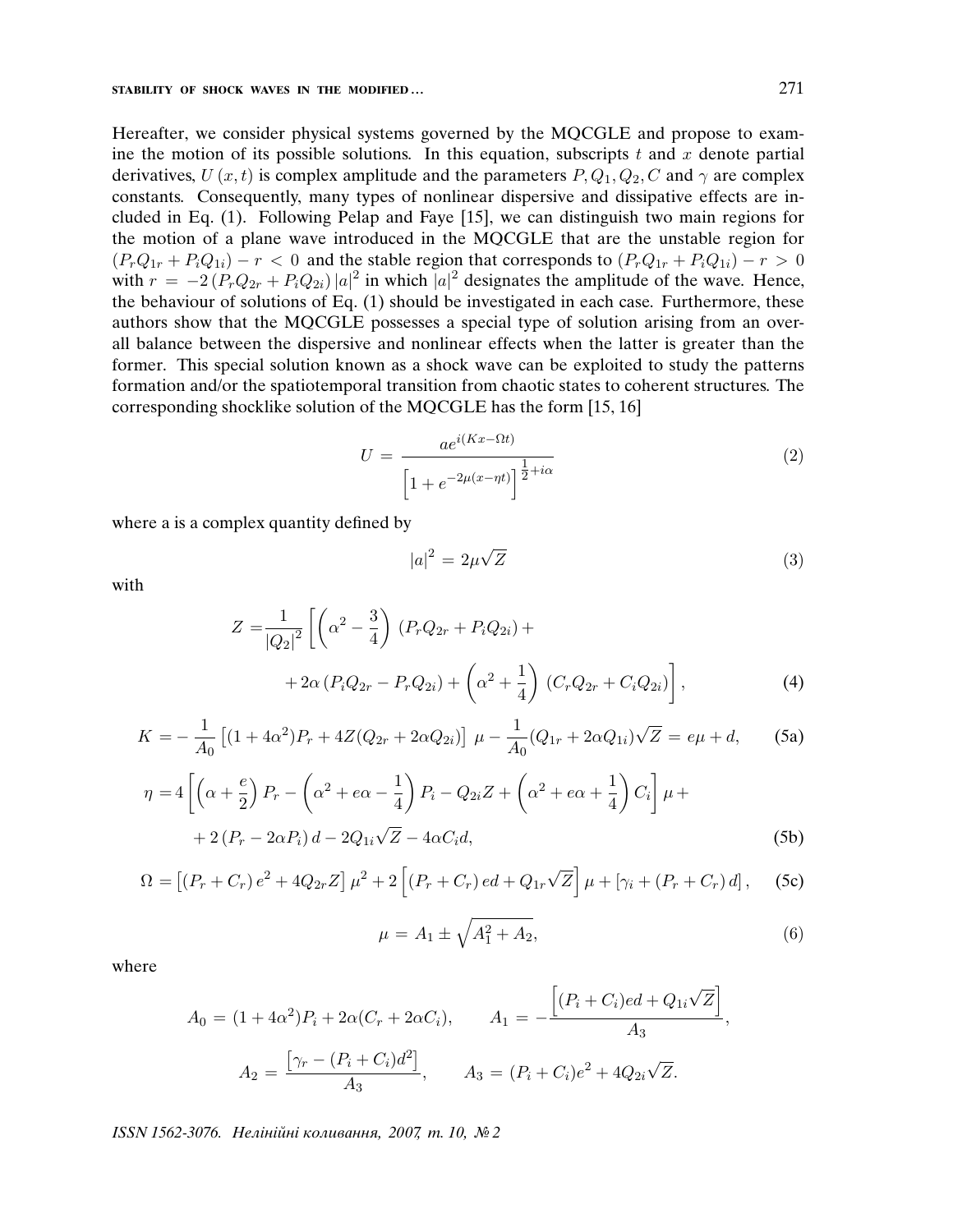In these relations, we have set

$$
\alpha = \beta \pm (\beta^2 + 3/4)^{\frac{1}{2}} \text{ where in } \beta = \frac{P_r Q_{2r} + P_i Q_{2i}}{P_i Q_{2r} - P_r Q_{2i}}.
$$
 (7)

It follows from the expression (3) that Z should always be taken positive so that  $|a|^2 > 0$  by making a proper choice of the branch of  $\alpha$ .

The most interesting question about fronts is their dynamical behaviour as solutions of Eq. (1), namely their stability and the case with which they can be reached from given initial conditions. In order to fit the mathematical ansatz with physical sense, we must consider its stability as an important query. Therefore, it becomes worth while to examine the spatiotemporal stability of the solution (2) in the framework of the MQCGLE. Since computations that lead to the analytical expression (2) are hard, the numerical approach is selected for our investigation. The integration of Eq. (1) is performed using the fourth-order Runge – Kutta scheme. In the numerical simulations, we consider a system of  $N = 700$  sites with infinite boundary conditions at the two ends of the chain. The step sizes are taken to be  $\Delta t = 0.055$  and  $\Delta x = 0.5$ . The variables  $t$  and  $x$  are measured in units of time and space, respectively. During this analysis, only the branch  $\alpha_+$  is used,  $|a|^2 = 1$ , and the coefficients of the MQCGLE are

$$
P_r = +1, \quad P_i = -2.2, \quad Q_{1r} = +1, \quad Q_{1i} = -0.77, \quad C_r = -0.55, \quad C_i = 0.8,
$$

$$
\gamma_r = 2.0, \quad \gamma_i = 0.0, \quad Q_{2i} = -0.5
$$
(8)

with unfixed values for the coefficient  $Q_{2r}$ .

Before progressing, it should be stressed that the term  $C \left( U_x U_x^* / U^* \right) \, = \, C \left( \vert U_x \vert^2 \, U / {\vert U \vert}^2 \right)$ present in the MQCGLE tends to the infinity as  $|U| \rightarrow 0$ . Then it is obvious to take into account such a term only in the presence of the amplitude field, i.e., for  $|U| \neq 0$ . Numerically, this is materialized by  $|U| > \varepsilon$  where  $\varepsilon < 1$ . For instance, we choose  $\varepsilon = 10^{-5}$  to avoid the infinite amplitude which has no physical meaning.

To obtain the numerical results, we scrutinize the evolution of the localized initial excitation (2). Figure 1 illustrates the motion of an unstable shock wave for the coefficients defined by (8) with  $Q_{2r} = -4.0$  at  $t = 532$ . These values correspond to a wave moving in the modulational instability domain [15] that is for  $(P_rQ_{1r} + P_iQ_{1i}) - r = -3.106 < 0$ . From this figure, we remark that there exists a selected pattern which propagates in the finite amplitude state, accompanying a chaotic region. Hence, we note the coexistence of a coherent structure with a chaotic state and these two distinct structures are separated by a sharp interface. It should be mentioned that similar results have been obtained for the complex Ginzburg – Landau equation [16] (CGLE) which corresponds to the particular case of Eq. (1) where  $C = Q_2 = 0$  and  $\gamma$  real. Besides these results, we have the graph of Fig. 2 which describes the propagation of the stable shock wave for the parameters (8) with  $Q_{2r} = -0.75$  at  $t = 532$ . These values of the constants deal with the modulational stability case [15], i.e.,  $(P_rQ_{1r} + P_iQ_{1i}) - r = 3.394 > 0.$ Only one spatial pattern moves in the system.

In the following, we introduce another approach that helps to understand the transition from the chaotic state to the coherent structure during during the evolution of a packet wave in the system. It also permits to explain the patterns formation in the network. This new analysis is based on the comparison of the velocity of the front of the chaos  $(V_{ch})$  and the velocity of the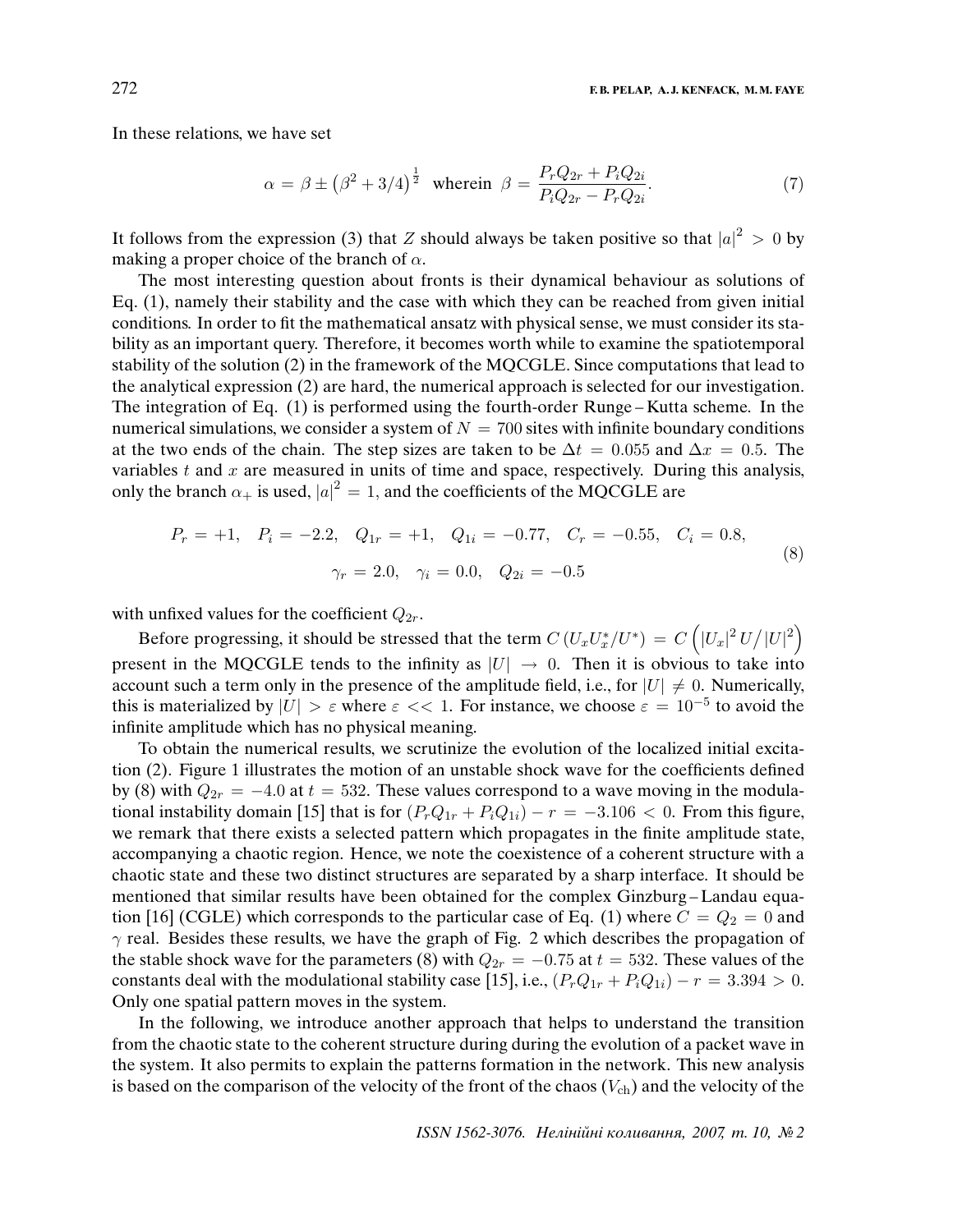

Fig. 1. Propagation of the unstable shocklike solution of Eq. (1) with the constants  $P_r = +1, P_i = -2.2, Q_{1r} = +1, Q_{1i} = -0.77, C_r = -0.55, C_i = 0.8, \gamma_r = 2.0,$  $\gamma_i = 0.0, Q_{2i} = -0.5$ , where  $Q_{2r} = -4.0$  and  $t = 532$ . Here, a chaotic structure and a coherent state coexist and travel together.



Fig. 2. Motion of the stable shocklike solution of Eq. (1) for the parameters of Fig. 1 in which  $Q_{2r} = -0.75$ . Solid curve corresponds to the real part of  $U(x, t)$  and the dashed curve stands for its imaginary part.

front of the shock wave  $(V_{\text{num}})$ . These two velocities are evaluated numerically throughout the simulations and their representations as function of the coefficient  $Q_{2r}$  and are shown on Fig. 3. This figure reveals that  $V_{ch}$  decreases and tends to zero with the increment of  $Q_{2r}$ . It implies the total disappearance of the chaotic state (i.e., the instability regime) in the system and the return to a coherent and stable state. We could also note that  $V_{ch}$  is always less than  $V_{num}$ . Moreover, we can simply compare the two velocities by determining their ratio  $V_{ch}/V_{num}$  versus  $Q_{2r}$  as it is done on Fig. 4. It is deduced from the obtained plot that  $V_{ch}/V_{num} < 1$ . This result means that the front of the shock wave moves faster than the front of the chaos.

Because the front of the shock wave moves faster and faster and the chaotic state diminishes with the increment of  $Q_{2r}$ , it could arise a situation where the stable wave behind the front is unable to follow the front correctly. This situation can occur if the phase velocity  $V_{\phi}$  (=  $\Omega/K$ ) is not adapted to the velocity of propagation of the front  $\eta$ . Indeed, for  $Q_{2r} = -1.18$  we obtain the graph of Fig. 5 which shows the existence of two wavelength patterns in the system. Here, the front of the shock wave moves faster and there is a spread of the long wavelength  $(lw)$ between the selected short wavelength  $(sw)$  and the front of the shock wave. Analytically we were expected to have one wave that travels with the frequency  $\Omega$  (defined by (5c)) behind the front of the shock wave. Numerically, it is verified only for a certain interval of values of  $Q_{2r}$  $(sw)$  after what another type of wave  $(lw)$  arises and they propagate together behind the front.

This approach can be generalized by comparing all the velocities related to the solution (2), namely, the velocities  $(\eta, V_{\text{num}})$  of the front of the shock wave, the velocity of the phase  $V_{\phi}$ , and the velocity of the front of the chaos  $V_{ch}$ . The quantities  $\eta$  and  $V_{\phi}$  are evaluated analytically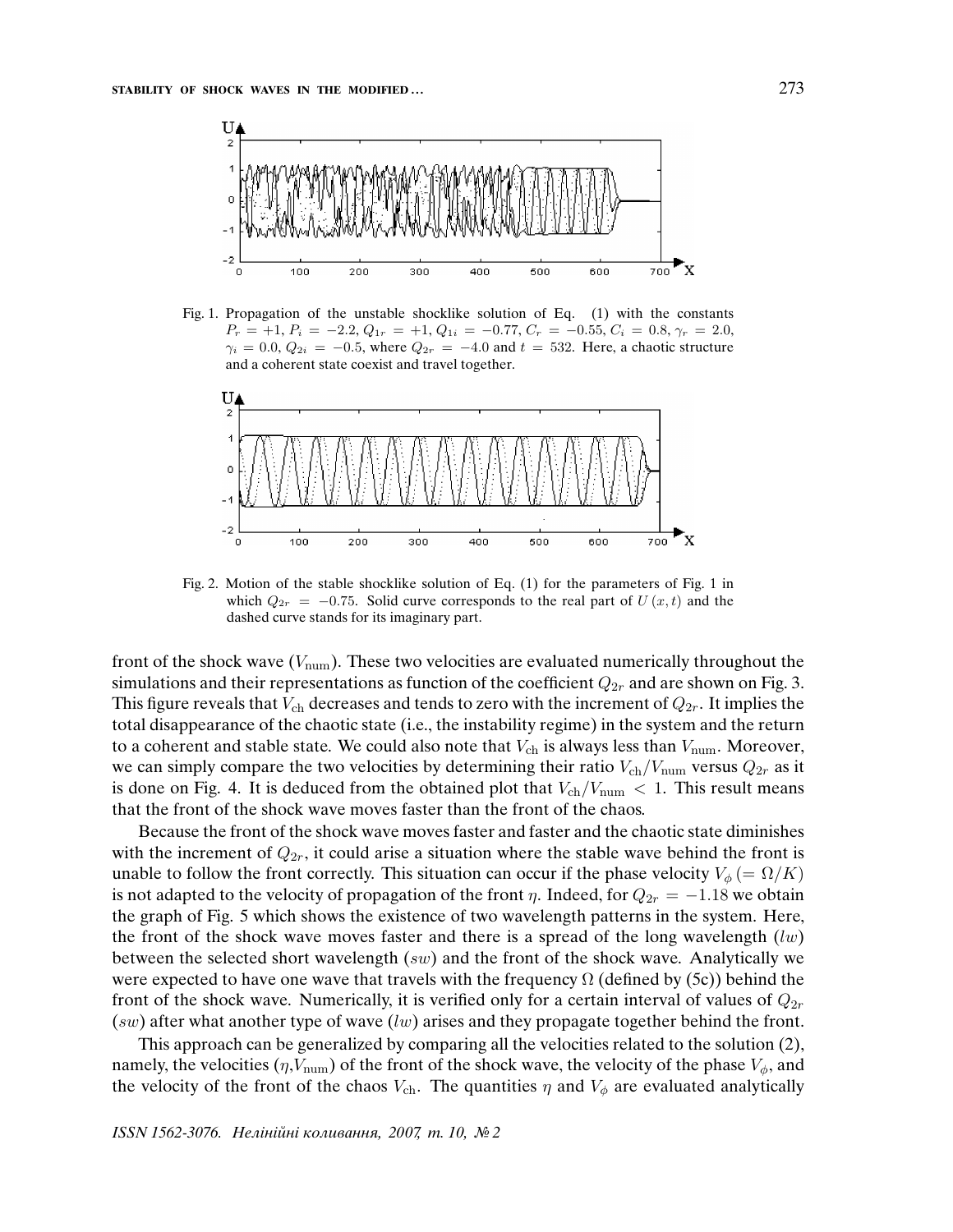

Fig. 3. Velocities of the front of the chaos ( $V_{ch}$ ) and that of the shock wave ( $V_{\text{num}}$ ) vs the parameter  $Q_{2r}$ . The velocity  $V_{ch}$  decreases and tends to zero when  $Q_{2r}$  increases while  $V_{\text{num}}$  increases with  $Q_{2r}$ .



Fig. 4. Ration  $V_{\text{ch}}/V_{\text{num}}$  as function of  $Q_{2r}$ .

from relations (5) while  $V_{\text{num}}$  and  $V_{\text{ch}}$  are calculated numerically during the simulations. Figure 6 presents different profiles of the ratios of those velocities in terms of  $Q_{2r}$  and incites to make some comments. First, the ratio  $V_{\text{num}}/V_{\phi}$  is a decreasing function of  $Q_{2r}$  but takes values that remain bigger than 1 showing that  $V_{\text{num}}$  is always greater than  $V_{\phi}$ . This mayor difference between  $V_{\text{num}}$  and  $V_{\phi}$  suggests that there could exist many types of structures evolving behind the front (for e.g., report to Fig. 5). Next, we deduce from Fig. 6 that the ratio  $V_{\text{num}}/\eta$  is a constant function of  $Q_{2r}$  except for the value  $Q_{2r} = -1.18$ . Third, we also note from this last figure that  $\eta/V_{\phi}$  decreases at the left of  $Q_{2r} = -1.18$  and increases at its right. Then it becomes of interest to seek the behaviour of (2) for this particular value of  $Q_{2r}$ . The investigation leads to the graph of Fig. 5.

In this paper, the MQCGLE that described wave propagations and phase transitions in many nonequilibrium systems has been considered and the stability of its shock wave solution investigated numerically. We have shown that the dynamical behaviour of this solution strongly depends on the contribution of the quintic term  $Q_2$  within Eq. (1). It has appeared from the behaviours of the velocities of the solution (2) versus  $Q_{2r}$  that the velocity of the front of the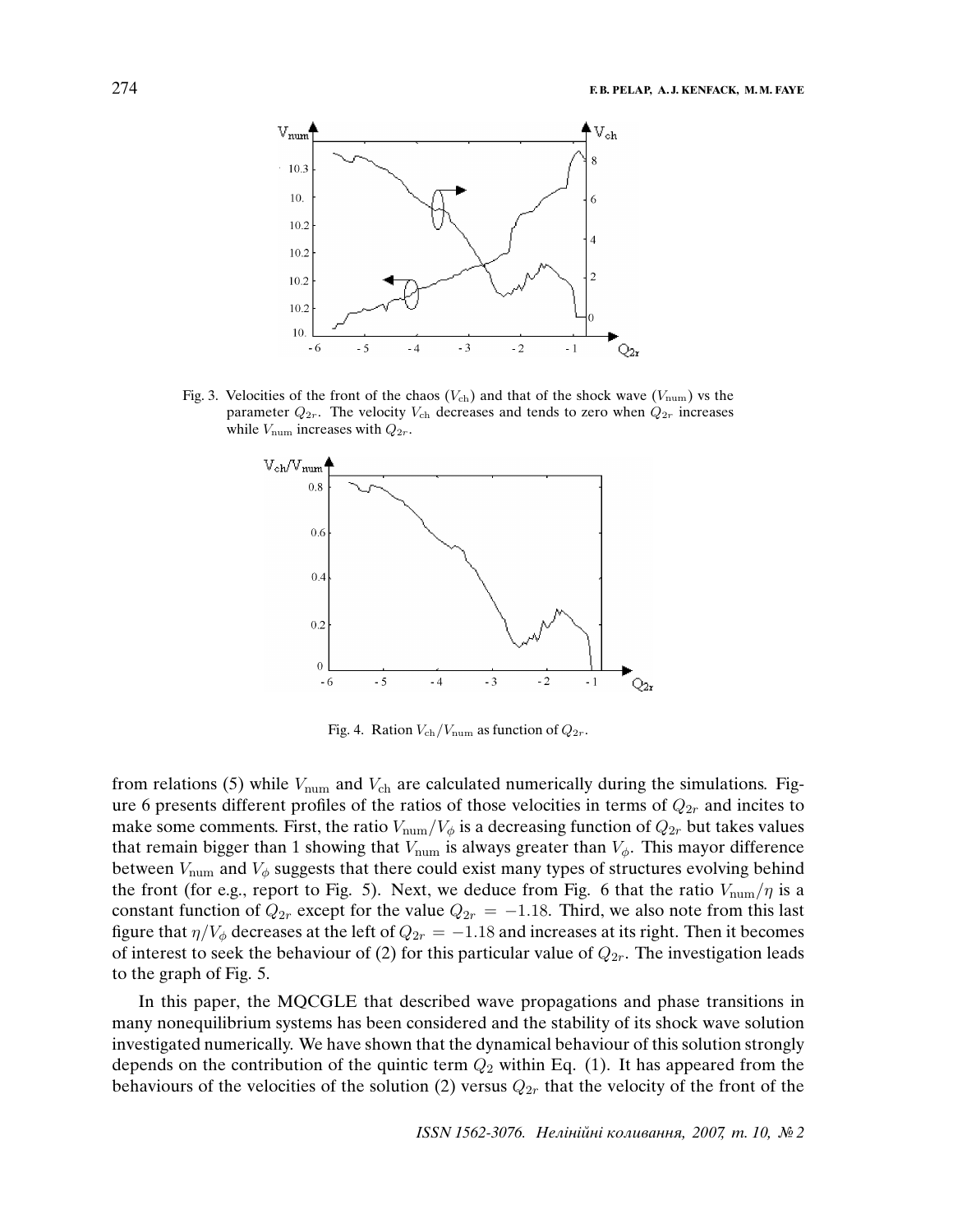

Fig. 5. Evolution of the stable shocklike solution of Eq. (1) for the particular value  $Q_{2r} = -1.18$  and the constants of Fig. 1. Here, the system comprises two wavelength patterns (sw and lw) that evolve together behind the front of the shock wave. At the same time, we note a slight variation of the wave amplitude in a vicinity of the transition between the different wavelength states.



Fig. 6. Ratios  $V_{\text{num}}/\eta$ ,  $V_{\text{num}}/V_{\phi}$  and  $\eta/V_{\phi}$  as function of  $Q_{2r}$ . The other parameters are taken to be  $P_r = -1$ ,  $P_i = -2.2$ ,  $Q_{1r} = +1$ ,  $Q_{1i} = -0.77$ ,  $C_r = 2.24$ ,  $C_i = 0.8$ ,  $\gamma_r = 2.0, \gamma_i = 0.0, Q_{2i} = -0.5$ . We have the cross (xx) for  $V_{\text{num}}/\eta$ ; the circle (00) for  $V_{\text{num}}/V_{\phi}$  and the dashed line (–) for  $\eta/V_{\phi}$ . Each curve has a smooth evolution for the diverse values of  $Q_{2r}$  except  $Q_{2r} = -1.18$  at where this behaviour is broken.

chaos decreases and tends to zero with the growth of  $Q_{2r}$ . As an outcome, we have deduced that the instability region for the propagation of (2) could be avoided by making a good choice of the domain of values of  $Q_{2r}$ . It has also appeared from this study that the behaviours of the ratios of diverse velocities of the solution could inform a lot on the spatial patterns formation in physical systems governed by the MQCGLE.

- 1. *Ames W. F.* Nonlinear partial differential equations in engineering. New York: Acad. Press, 1965, 1967. Vols 1, 2.
- 2. *Lax P. D.* Integrals of nonlinear equations for evolution and solitary waves // Communs Pure and Appl. Math. – 1968. – **21**. – P. 467 – 490.
- 3. *Dodd R. K., Eilbeck J. C., Gibbon J. D., Morris H. C.* Solitons and nonlinear wave equations. London: Academic, 1987.
- 4. *Hegseth J. J., Andereck C. D., Hayot F., Pomeau Y.* Spiral turbulences and phase dynamics // Phys. Rev. Lett. – 1989. – **62**. – P. 257 – 260.

*ISSN 1562-3076.* Нелiнiйнi коливання, 2007, т. 10, № 2